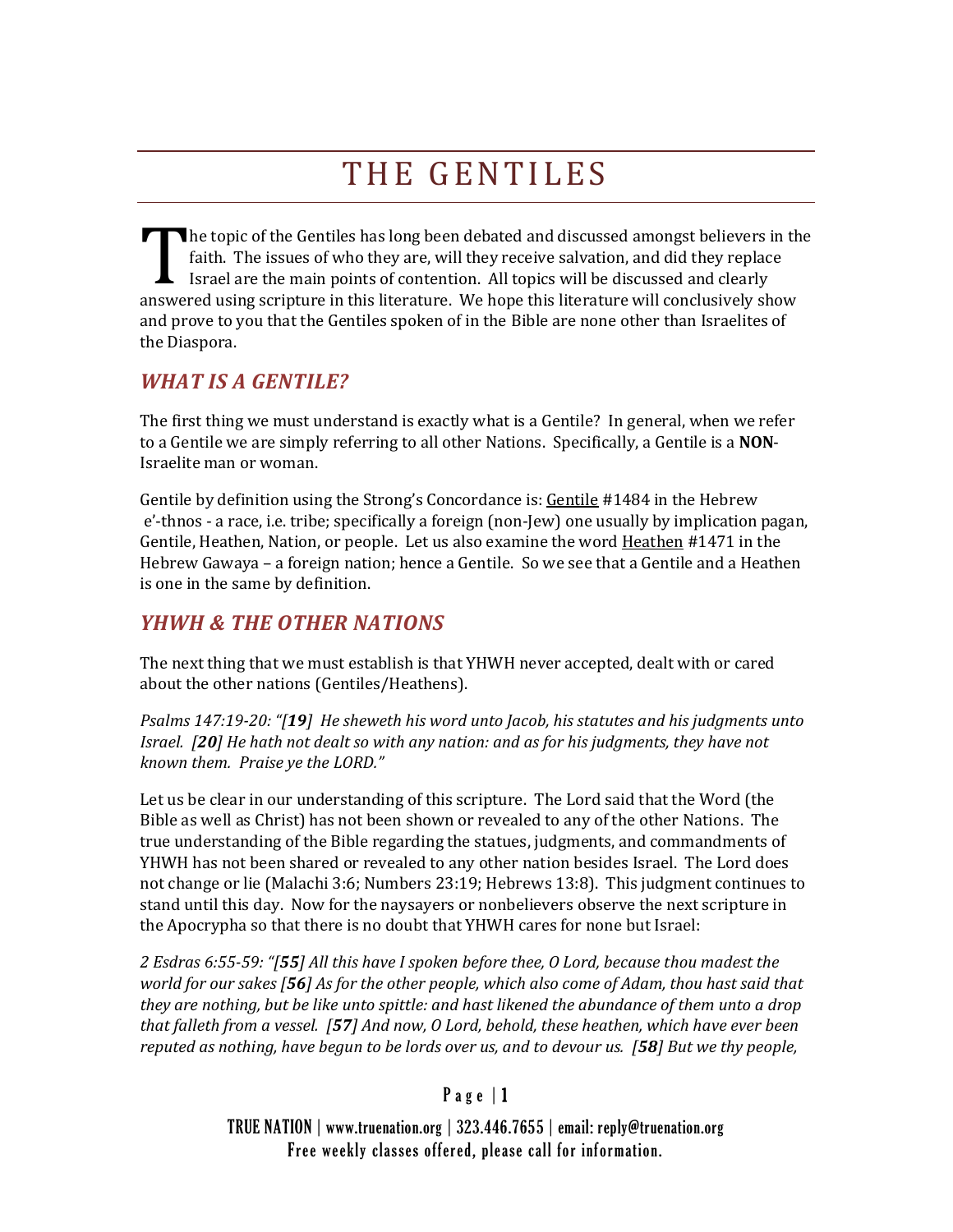*whom thou hast called thy firstborn, thy only begotten, and thy fervent lover, are given into their hands. [59] If the world now be made for our sakes, why do we not possess an inheritance with the world? how long shall this endure?"*

The Prophet Ezra (Esdras in Greek) knew how YHWH felt about the other nations. The Most High says first the world was made for Israel's sake and the other people (Gentiles/Heathens) that come from Adam as well are like the last drop in a bottle of water or like spit! He counts them as vanity and even worthless. YHWH only cares for Israel period, point blank -- always has and always will!! There are many who feel this is wrong and cannot be the feelings of The Most High, however, if we are to be true believers (John 4:23) we must adhere to what the Word says. Putting your personal feelings aside, let the word of YHWH be true and everything else be deemed lies (Romans 3:4). Many other scriptures support the fact that the Most High only loves and deals with His Children Israel (Amos 3:7; Joel 2:27; Psalm 78:5; II Esdras 5:27; Isaiah 9:8; Deuteronomy 7:6) and many more. Now that we have a solid foundation as to who the Lord is dealing with, cares for and loves, we can move on with a clear mind as to who were the Gentiles whom were shown favor in the New Testament?

## *WHO ARE THE GENTILES OF THE NEW TESTAMENT?*

Historically, the Children of Israel were notorious for breaking the commandments of the Most High and suffering the curses (Deuteronomy 28:16-68) since the fall of our Nation starting with the 10 Tribes of Israel to the Assyrians in approximately 722 B.C. and the Southern Kingdom over 130 years later to the Babylonians approx 586 B.C. Part of our cursing was to be scattered among all Nations, which happened through our captivities and releases.

*Deuteronomy 28:64: "[64] And the LORD shall scatter thee among all people, from the one end of the earth even unto the other; and there thou shalt serve other gods, which neither thou nor thy fathers have known, even wood and stone."*

We were cursed for disobedience which involved being scattered and serving other gods. Israelites have been and until this day scattered amongst all nations worldwide. The scattering caused us to dwell among other nations and caused us to adopt many of their ways. Our adoption of their ways many times was by force and sometimes willingly. The next few scriptures will prove that the Israelites were scattered amongst the "Gentiles."

*St John 7:33-35: "[33] Then said Jesus unto them, Yet a little while am I with you, and then I go unto him that sent me.[34] Ye shall seek me, and shall not find me: and where I am, thither ye cannot come. [35] Then said the Jews among themselves, Whither will he go, that we shall not find him? will he go unto the dispersed among the Gentiles, and teach the Gentiles?"*

Historically, the Jews knew of Israel's dispersion amongst other nations. We knew that we had brothers and sisters living all over the know world in places like Thessalonica (Macedonia), Greece, Alexandria (Egypt/Africa), Asia Minor, Cyrene (Libya/N Africa), Rome, Italy, Corinth (province in Greece) to name a few. We also knew that part of the gospel of Yahawashi was to teach the dispersed of our nation! To teach the Gentiles of our people!

#### P a g e | 2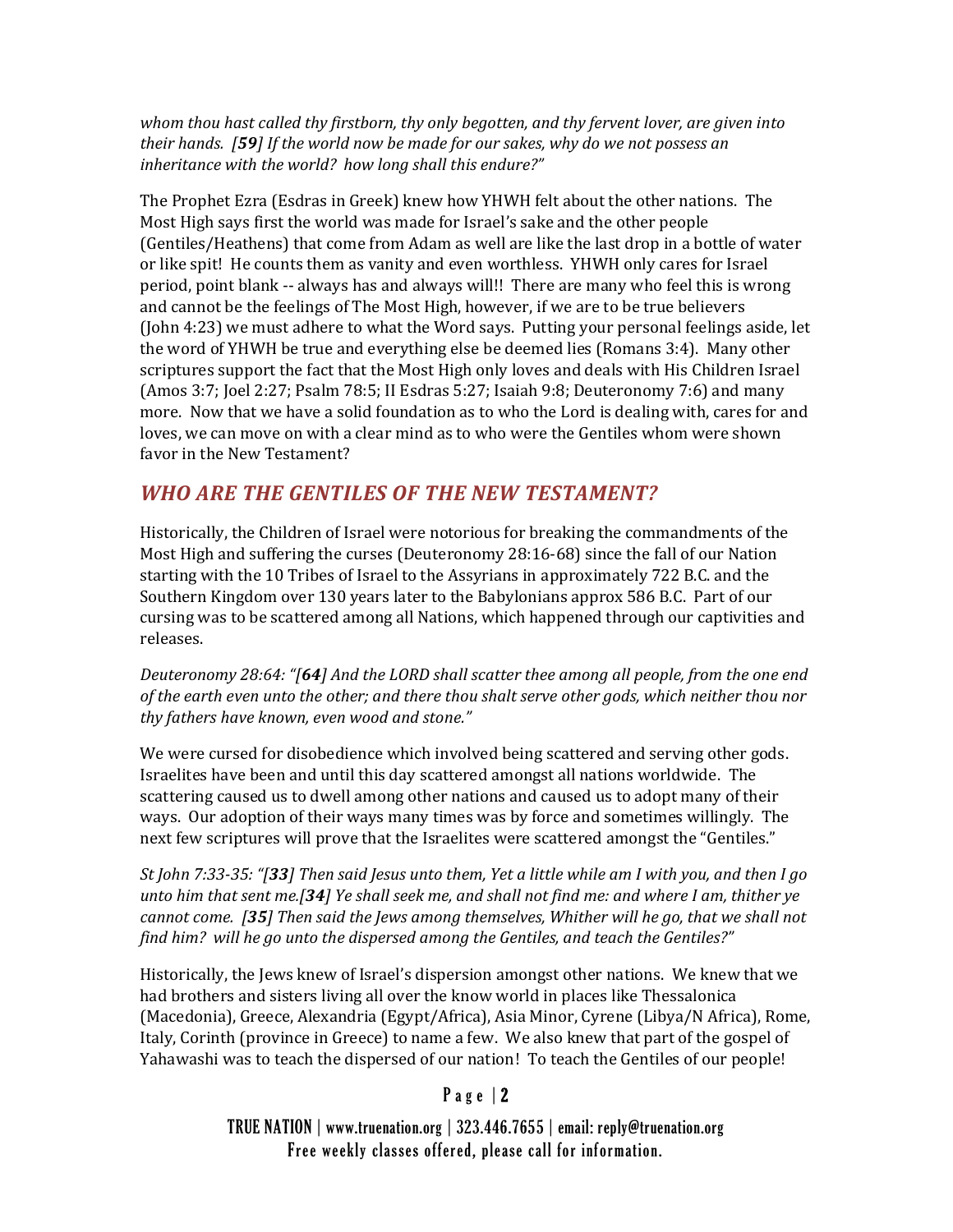*Zech 7:14: "[14] But I scattered them with a whirlwind among all the nations whom they knew not. Thus the land was desolate after them, that no man passed through nor returned: for they laid the pleasant land desolate."*

As previously mentioned, you will find Israelites dwelling in all of the above places mentioned recorded in the Scriptures. This was part of the whirlwind scattering that YHWH did to us!

*Tobit 13:3: "[3] Confess him before the Gentiles, ye children of Israel: for he hath scattered us among them."*

*Hosea 8:8: "[8] Israel is swallowed up: now shall they be among the Gentiles as a vessel wherein is no pleasure."*

# *ISRAEL AMONGST THE GREEKS*

The Children of Israel have been scattered amongst the Gentiles for years and years. While in captivity under the Greeks, the Greek King Antiochus made it law that all Israel leave off their laws and customs and adopt the ways of the Greeks. In an effort to establish a One World Order, the King in fact commanded all nations to fall in line with the customs of the Greeks:

*1 Maccabees 1:41-50: "[41] Moreover king Antiochus wrote to his whole kingdom, that all should be one people, [42] And every one should leave his laws: so all the heathen agreed according to the commandment of the king. [43] Yea, many also of the Israelites consented to his religion, and sacrificed unto idols, and profaned the sabbath. [44] For the king had sent letters by messengers unto Jerusalem and the cities of Juda that they should follow the strange laws of the land, [45] And forbid burnt offerings, and sacrifice, and drink offerings, in the temple; and that they should profane the sabbaths and festival days: [46] And pollute the sanctuary and holy people: [47] Set up altars, and groves, and chapels of idols, and sacrifice swine's flesh, and unclean beasts: [48] That they should also leave their children uncircumcised, and make their souls abominable with all manner of uncleanness and profanation: [49] To the end they might forget the law, and change all the ordinances. [50] And whosoever would not do according to the commandment of the king, he said, he should die."*

King Antiochus made Israel commit many abominable acts that caused us to defile ourselves, our sanctuary, and completely dishonor YHWH. A large amount of Israel volunteered themselves to become "Greeks:"

*1 Maccabees 1:11,15: "[11] In those days went there out of Israel wicked men, who persuaded many, saying, Let us go and make a covenant with the heathen that are round about us: for since we departed from them we have had much sorrow. [15] And made themselves uncircumcised, and forsook the holy covenant, and joined themselves to the heathen, and were sold to do mischief."*

#### Page  $|3$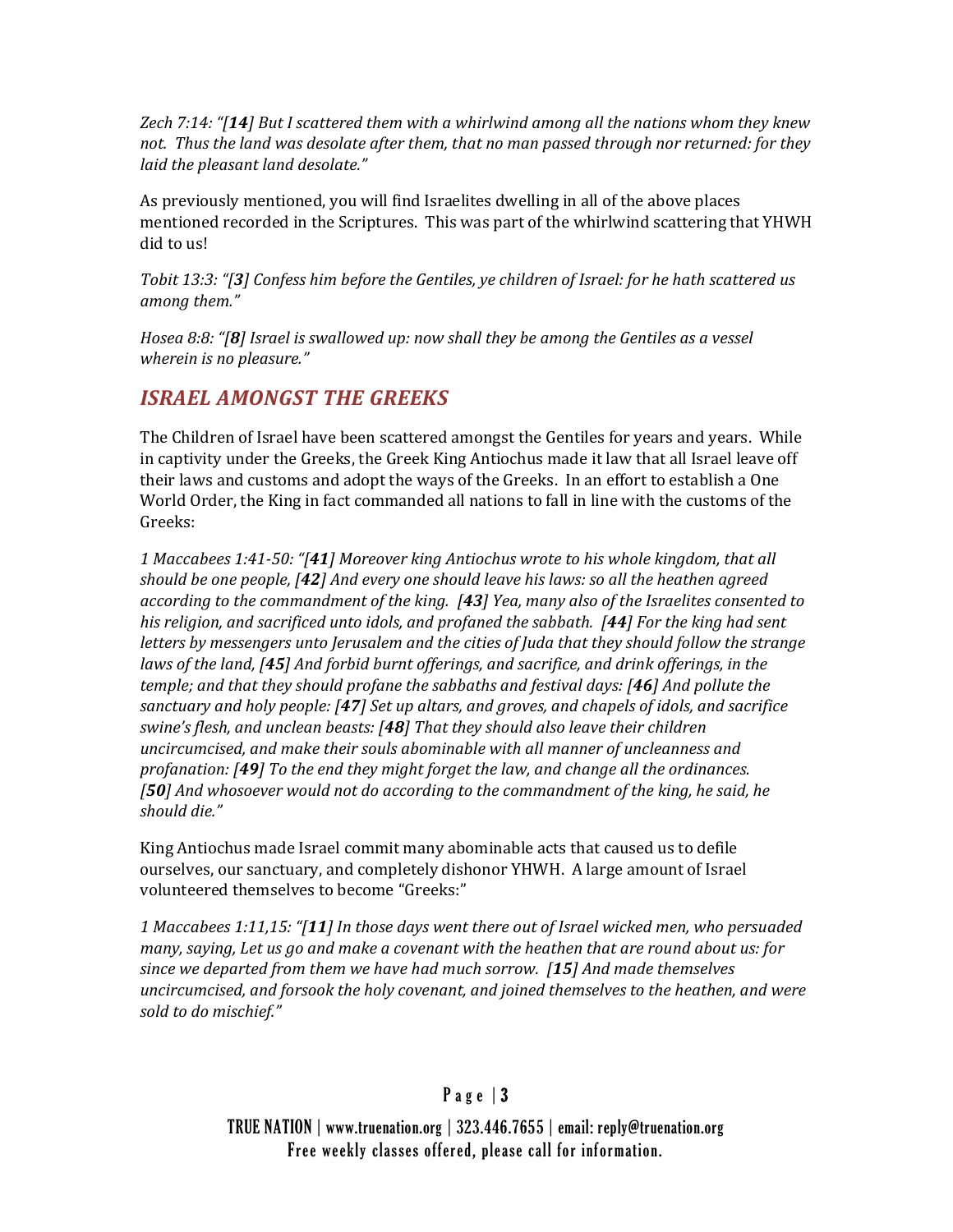Now imagine hundreds of years of living like this, traditions being passed down from generation to generation, it's no wonder that the dispersed of Israel needed to be taught the salvation of Christ! Today in America, many of our people consider themselves American. We are recognized as such when we leave the country. Our people follow the customs and traditions of America (holidays, politics, education, philosophies, religions etc.). For all intents and purposes, we too are part of the dispersion of Israel scattered to America living as Gentiles!

Observe the term Greece/Greek/Grecian using the Zondervan Compact Bible Dictionary. Greece: Grecia is Greece, the home of the Hellenes. Greeks and Grecians, however are to be distinguished. Greeks are generally those of the Hellenic race. Grecians were Greekspeaking Jews, folks of the dispersion from areas predominantly Greek. So we see that the dispersed Jews were called Greeks and Grecians. Now it also said that Greeks were of a Hellenic race. Well who or what was a Hellenist? Let's find out. Using the same dictionary, Hellenist - Jews who made Greek their tongue and with it often adopted Greek ideas and practices.

Now after understanding these definitions we can now see that Jews/Israelites were in fact called Greeks/Grecians due to their lifestyle, dispersion, race classification, politics, and customs. Paul was a Roman by citizenship, but an Israelite by Nationality.

*Acts 22:25-29: "[25] And as they bound him with thongs, Paul said unto the centurion that stood by, Is it lawful for you to scourge a man that is a Roman, and uncondemned? [26] When the centurion heard that, he went and told the chief captain, saying, Take heed what thou doest: for this man is a Roman. [27] Then the chief captain came, and said unto him, Tell me, art thou a Roman? He said, Yea. [28] And the chief captain answered, With a great sum obtained I this freedom. And Paul said, But I was free born. [29] Then straightway they departed from him which should have examined him: and the chief captain also was afraid, after he knew that he was a Roman, and because he had bound him."*

Paul knew the laws of Rome and utilized his wisdom to escape the torture that he faced for his beliefs and admitted that he was a Roman (by citizenship only). Many would read that and think that Paul was a so-called white man, however observe:

*Romans 11:1: "[1] I say then, Hath God cast away his people? God forbid. For I also am an Israelite, of the seed of Abraham, of the tribe of Benjamin."*

Paul knew his bloodline and nationality, although born in Tarsus which is located in modern day Turkey. Paul himself was a product of the Dispersion.

It should be clear at this point that the Greeks and Gentiles spoken of were indeed Israelites dispersed. If not clear, we will continue to clarify the misunderstanding that the Gentiles being spoken of in the New Testament was any and all nations. The  $2<sup>nd</sup>$  chapter of Romans is a stumbling block for many, so we will highlight key points in this chapter. We strongly encourage you to watch our "Outward Jew" video to help further your understanding as well.

#### Page  $|4$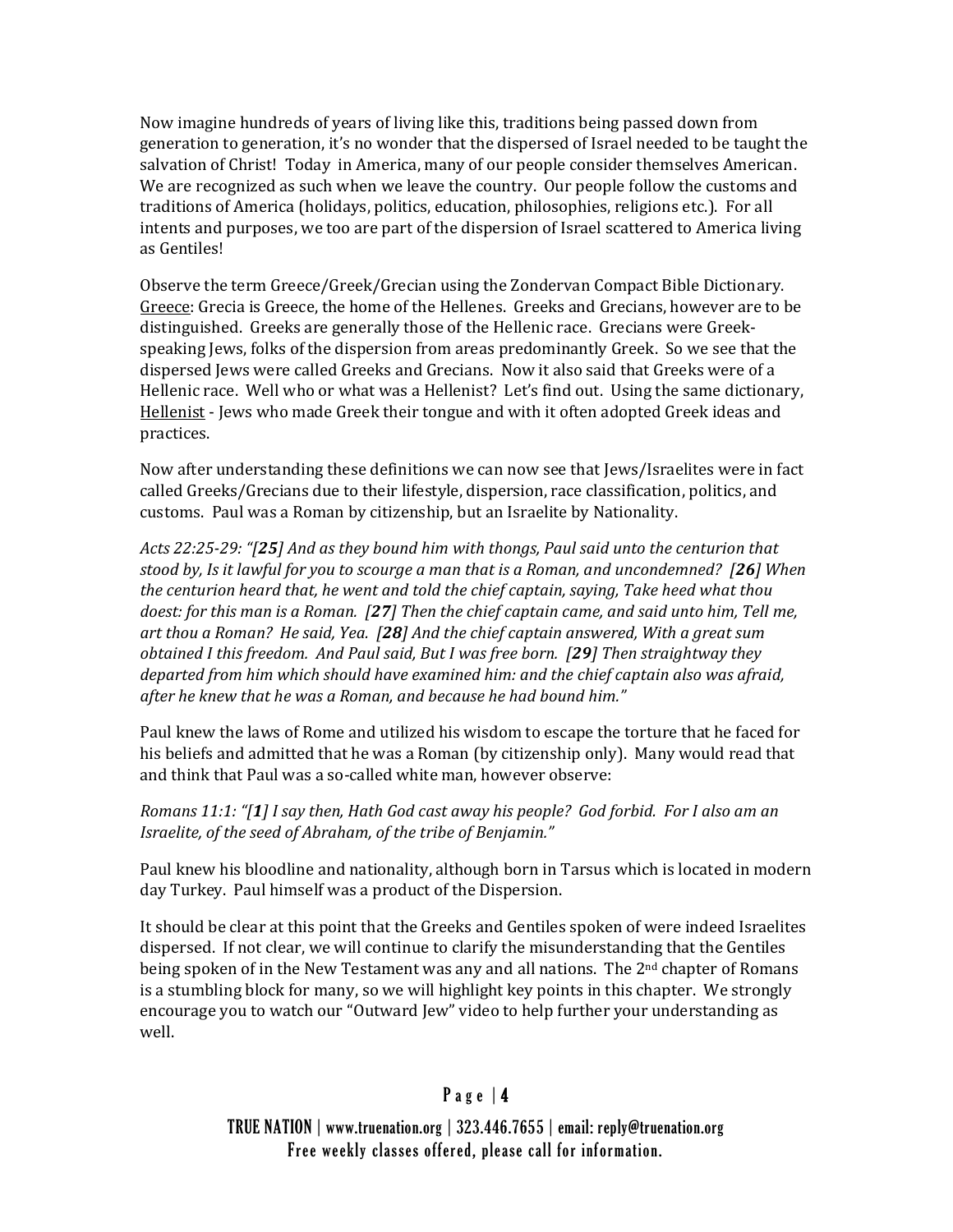*Romans 2:7-14: "[7] To them who by patient continuance in well doing seek for glory and honour and immortality, eternal life: [8] But unto them that are contentious, and do not obey the truth, but obey unrighteousness, indignation and wrath, [9] Tribulation and anguish, upon every soul of man that doeth evil, of the Jew first, and also of the Gentile;*

*[10] But glory, honour, and peace, to every man that worketh good, to the Jew first, and also to the Gentile: [11] For there is no respect of persons with God. [12] For as many as have sinned without law shall also perish without law: and as many as have sinned in the law shall be judged by the law; [13] (For not the hearers of the law are just before God, but the doers of the law shall be justified. [14] For when the Gentiles, which have not the law, do by nature the things contained in the law, these, having not the law, are a law unto themselves:"*

#### *THE CHURCH INCORRECTLY TEACHES WE ARE GENTILES*

The Church teaches that we (so-called Blacks and Latinos) are the Gentiles and that the fake Jews will be entitled to salvation first and then the Gentiles. They incorrectly teach that there is no difference between the Jew and the Greek (Romans 10:12; Colossians 3:11). In the 2nd chapter of Romans, Paul simply clarifies why the Gentiles (Dispersed Israelites) were just as entitled to eternal life and salvation as the Jews (Israelites dwelling in Judea, raised in the laws and customs of the scriptures). Many of the Jews (Pharisees, Sadducees and Scribes) were living as hypocrites. Only carrying themselves outwardly as Jews (clothes, speech, political influence, money etc.), but they weren't truly living lawfully as they should have been.

Christ spoke of this in Matthew 23:1-7. Paul said that many Gentiles were doing lawful things by nature (i.e. keeping the dietary laws, not worshiping idols, loving thy neighbor as themselves. etc.) which Christ explained was just as good as one who knows the law, but does not follow the law. Both will be judged by deed according to the law at the end of the day. The reason there was no difference was because they were the same people! One living lawfully by nature and the other taught to live lawfully however only living lawfully by custom and not sincerity (inwardly). Paul simply explained that both are the same people only that one (the outward Jew) being raised in the law, felt they were better then the Gentiles (dispersed Israelites) who were learning to repent and follow the laws.

Scythians and Barbarians were also Israelites who lived as nomads, established their own communities and culture. Nonetheless they were of the same stock as the Israelites who were in Judea raised under the law.

## *YHWH IS ONLY FOR ISRAEL*

We know that YHWH is not a respecter of persons, however He is in judgment only. The Most High has respect for Israel (Exodus 2:24-25), however not in judgment (Deuteronomy 1:17). The Laws, repentance and promise of eternal life was prophesied to be taught to the Jews first and then to the Gentiles of Israel:

*Zechariah 12:7: "The LORD also shall save the tents of Judah first, that the glory of the house of David and the glory of the inhabitants of Jerusalem do not magnify themselves against Judah."*

#### Page  $|5$